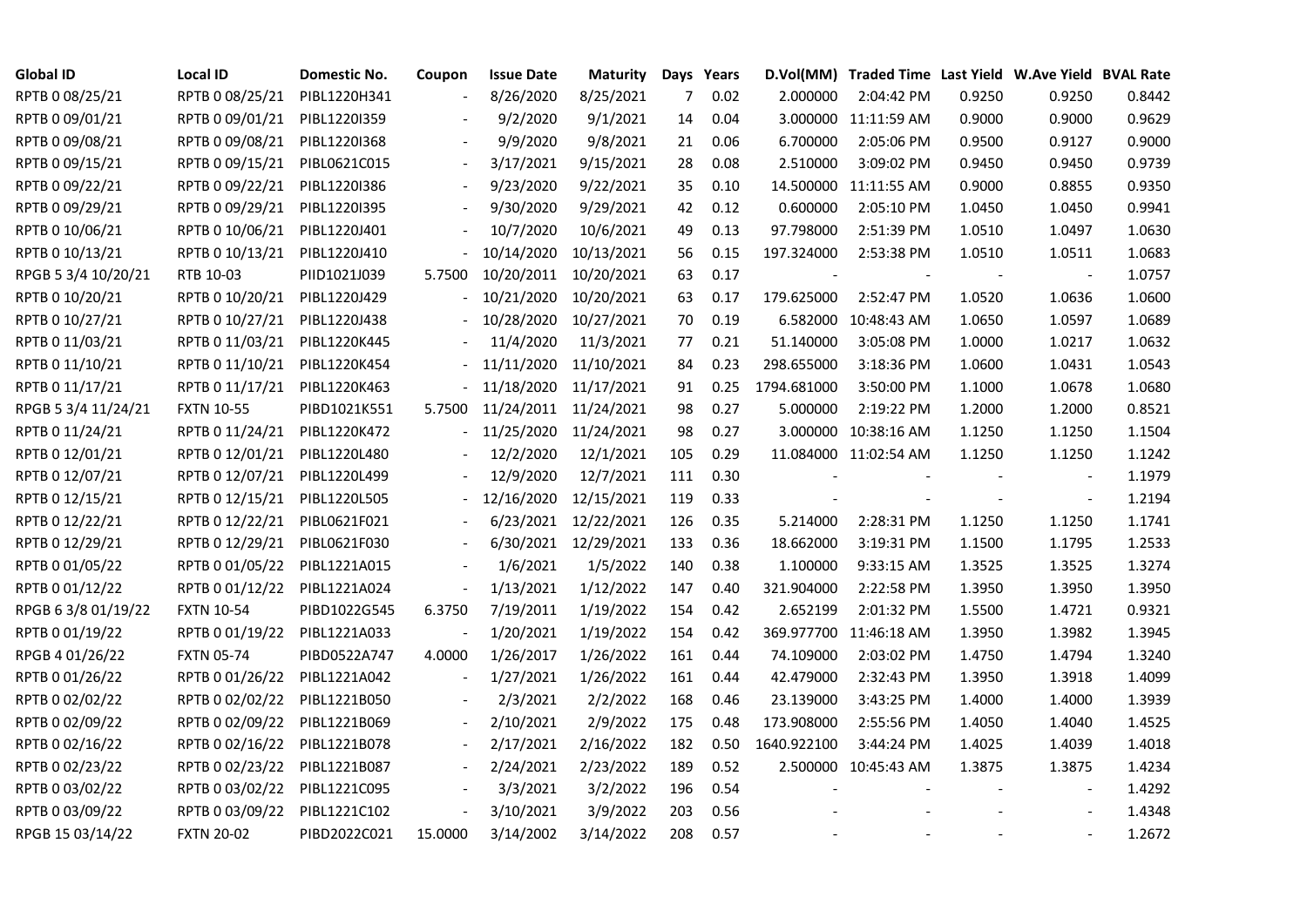| <b>Global ID</b>     | <b>Local ID</b>   | Domestic No. | Coupon                   | <b>Issue Date</b> | Maturity   |     | Days Years |            | D.Vol(MM) Traded Time Last Yield W.Ave Yield BVAL Rate |        |                          |        |
|----------------------|-------------------|--------------|--------------------------|-------------------|------------|-----|------------|------------|--------------------------------------------------------|--------|--------------------------|--------|
| RPTB 0 03/16/22      | RPTB 0 03/16/22   | PIBL1221C111 | $\overline{\phantom{a}}$ | 3/17/2021         | 3/16/2022  | 210 | 0.58       |            |                                                        |        |                          | 1.4404 |
| RPTB 0 03/23/22      | RPTB 0 03/23/22   | PIBL1221C120 |                          | 3/24/2021         | 3/23/2022  | 217 | 0.59       |            |                                                        |        |                          | 1.4460 |
| RPTB 0 03/30/22      | RPTB 0 03/30/22   | PIBL1221C139 |                          | 3/31/2021         | 3/30/2022  | 224 | 0.61       |            |                                                        |        | $\overline{\phantom{a}}$ | 1.4582 |
| RPTB 0 04/06/22      | RPTB 0 04/06/22   | PIBL1221D147 | $\overline{\phantom{a}}$ | 4/7/2021          | 4/6/2022   | 231 | 0.63       |            |                                                        |        | $\blacksquare$           | 1.4527 |
| RPTB 0 04/13/22      | RPTB 0 04/13/22   | PIBL1221D156 | $\overline{\phantom{a}}$ | 4/14/2021         | 4/13/2022  | 238 | 0.65       |            |                                                        |        | $\blacksquare$           | 1.4443 |
| RPTB 0 04/20/22      | RPTB 0 04/20/22   | PIBL1221D165 |                          | 4/21/2021         | 4/20/2022  | 245 | 0.67       |            | 60.000000 11:48:25 AM                                  | 1.4000 | 1.4000                   | 1.4000 |
| RPTB 0 04/27/22      | RPTB 0 04/27/22   | PIBL1221D174 |                          | 4/28/2021         | 4/27/2022  | 252 | 0.69       |            |                                                        |        |                          | 1.4795 |
| RPTB 0 05/04/22      | RPTB 0 05/04/22   | PIBL1221E182 |                          | 5/5/2021          | 5/4/2022   | 259 | 0.71       |            | 10.865000 11:08:17 AM                                  | 1.5250 | 1.5250                   | 1.4880 |
| RPTB 0 05/11/22      | RPTB 0 05/11/22   | PIBL1221E191 |                          | 5/12/2021         | 5/11/2022  | 266 | 0.73       |            |                                                        |        |                          | 1.4885 |
| RPTB 0 05/18/22      | RPTB 0 05/18/22   | PIBL1221E208 |                          | 5/19/2021         | 5/18/2022  | 273 | 0.75       |            |                                                        |        | $\blacksquare$           | 1.4904 |
| RPTB 0 05/25/22      | RPTB 0 05/25/22   | PIBL1221E217 | $\overline{\phantom{a}}$ | 5/26/2021         | 5/25/2022  | 280 | 0.77       |            |                                                        |        | $\overline{\phantom{a}}$ | 1.5358 |
| RPTB 0 06/01/22      | RPTB 0 06/01/22   | PIBL1221F225 |                          | 6/2/2021          | 6/1/2022   | 287 | 0.79       |            |                                                        |        |                          | 1.5248 |
| RPTB 0 06/08/22      | RPTB 0 06/08/22   | PIBL1221F234 |                          | 6/9/2021          | 6/8/2022   | 294 | 0.81       |            |                                                        |        | $\overline{\phantom{a}}$ | 1.5291 |
| RPTB 0 06/15/22      | RPTB 0 06/15/22   | PIBL1221F243 |                          | 6/16/2021         | 6/15/2022  | 301 | 0.82       |            |                                                        |        | $\blacksquare$           | 1.5272 |
| RPTB 0 06/22/22      | RPTB 0 06/22/22   | PIBL1221F252 |                          | 6/23/2021         | 6/22/2022  | 308 | 0.84       |            |                                                        |        | $\blacksquare$           | 1.5415 |
| RPTB 0 06/29/22      | RPTB 0 06/29/22   | PIBL1221F261 |                          | 6/30/2021         | 6/29/2022  | 315 | 0.86       | 5.010000   | 2:13:01 PM                                             | 1.5900 | 1.5180                   | 1.5631 |
| RPGB 4 3/4 07/04/22  | <b>FXTN 03-24</b> | PIBD0322G247 | 4.7500                   | 7/4/2019          | 7/4/2022   | 320 | 0.88       | 139.350000 | 2:02:19 PM                                             | 1.5500 | 1.5562                   | 1.4919 |
| RPTB 0 07/06/22      | RPTB 0 07/06/22   | PIBL1221G279 | $\blacksquare$           | 7/7/2021          | 7/6/2022   | 322 | 0.88       |            |                                                        |        |                          | 1.5481 |
| RPTB 0 07/13/22      | RPTB 0 07/13/22   | PIBL1221G288 | $\blacksquare$           | 7/14/2021         | 7/13/2022  | 329 | 0.90       |            | 5.052000 11:58:15 AM                                   | 1.5950 | 1.5950                   | 1.5745 |
| RPTB 0 07/20/22      | RPTB 0 07/20/22   | PIBL1221G297 | $\blacksquare$           | 7/21/2021         | 7/20/2022  | 336 | 0.92       |            | 22.330000 11:35:36 AM                                  | 1.6000 | 1.6000                   | 1.6000 |
| RPTB 0 07/27/22      | RPTB 0 07/27/22   | PIBL1221G304 | $\blacksquare$           | 7/28/2021         | 7/27/2022  | 343 | 0.94       | 21.479000  | 2:59:46 PM                                             | 1.5900 | 1.5905                   | 1.5879 |
| RPGB 4 7/8 08/02/22  | <b>FXTN 10-56</b> | PIBD1022H562 | 4.8750                   | 8/2/2012          | 8/2/2022   | 349 | 0.96       |            | 13.700000 10:17:41 AM                                  | 1.7000 | 1.7000                   | 1.4938 |
| RPTB 0 08/03/22      | RPTB 0 08/03/22   | PIBL1221H312 |                          | 8/4/2021          | 8/3/2022   | 350 | 0.96       | 252.905000 | 2:47:23 PM                                             | 1.6000 | 1.6020                   | 1.6011 |
| RPTB 0 08/10/22      | RPTB 0 08/10/22   | PIBL1221H321 | $\overline{\phantom{a}}$ | 8/11/2021         | 8/10/2022  | 357 | 0.98       |            | 161.150000 11:35:37 AM                                 | 1.6000 | 1.6015                   | 1.6042 |
| RPTB 0 08/17/22      | RPTB 0 08/17/22   | PIBL1221H330 | $\overline{\phantom{a}}$ | 8/18/2021         | 8/17/2022  | 364 | 1.00       | 204.449000 | 3:39:13 PM                                             | 1.5850 | 1.5921                   | 1.5850 |
| RPGB 4 3/4 09/13/22  | <b>FXTN 10-57</b> | PIBD1022I570 | 4.7500                   | 9/13/2012         | 9/13/2022  | 391 | 1.07       |            |                                                        |        |                          | 1.5435 |
| RPGB 12 3/4 10/17/22 | <b>FXTN 20-03</b> | PIBD2022J033 | 12.7500                  | 10/17/2002        | 10/17/2022 | 425 | 1.16       |            |                                                        |        |                          | 1.5808 |
| RPGB 4 5/8 12/04/22  | RTB 05-11         | PIID0522L114 | 4.6250                   | 12/4/2017         | 12/4/2022  | 473 | 1.30       | 68.075000  | 3:00:51 PM                                             | 1.7000 | 1.6960                   | 1.6761 |
| RPGB 4 12/06/22      | <b>FXTN 10-58</b> | PIBD1022L585 | 4.0000                   | 12/6/2012         | 12/6/2022  | 475 | 1.30       |            | 1005.900000 11:02:10 AM                                | 1.6500 | 1.6504                   | 1.6584 |
| RPGB 4 3/8 02/11/23  | RTB 03-10         | PIID0323B101 | 4.3750                   | 2/11/2020         | 2/11/2023  | 542 | 1.48       | 169.008000 | 3:29:29 PM                                             | 1.7150 | 1.7128                   | 1.7195 |
| RPGB 13 02/20/23     | <b>FXTN 20-04</b> | PIBD2023B048 | 13.0000                  | 2/20/2003         | 2/20/2023  | 551 | 1.51       |            |                                                        |        |                          | 1.7189 |
| RPGB 5 1/2 03/08/23  | <b>FXTN 05-75</b> | PIBD0523C752 | 5.5000                   | 3/8/2018          | 3/8/2023   | 567 | 1.55       |            |                                                        |        | $\blacksquare$           | 1.6737 |
| RPGB 3 1/2 04/21/23  | <b>FXTN 07-58</b> | PIBD0723D588 | 3.5000                   | 4/21/2016         | 4/21/2023  | 611 | 1.67       |            | 6.600000 11:57:03 AM                                   | 1.7520 | 1.7459                   | 1.7147 |
| RPGB 11 7/8 05/29/23 | <b>FXTN 20-05</b> | PIBD2023E054 | 11.8750                  | 5/29/2003         | 5/29/2023  | 649 | 1.78       |            |                                                        |        |                          | 1.8264 |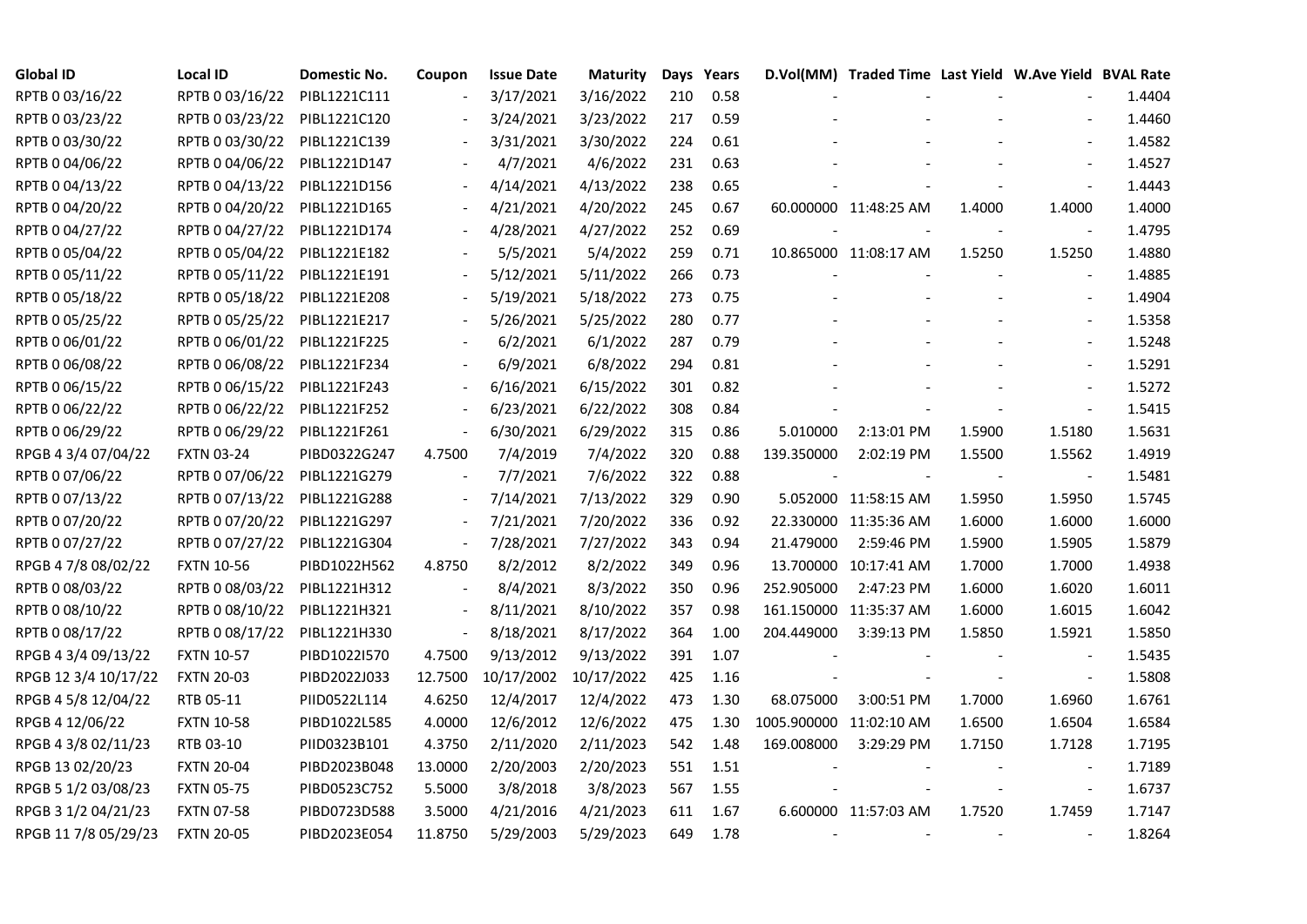| <b>Global ID</b>     | <b>Local ID</b>   | Domestic No. | Coupon  | <b>Issue Date</b> | <b>Maturity</b>  |     | Days Years |             | D.Vol(MM) Traded Time Last Yield W.Ave Yield BVAL Rate |        |                          |        |
|----------------------|-------------------|--------------|---------|-------------------|------------------|-----|------------|-------------|--------------------------------------------------------|--------|--------------------------|--------|
| RPGB 3 1/4 08/15/23  | RTB 10-04         | PIID1023H046 | 3.2500  | 8/15/2013         | 8/15/2023        | 727 | 1.99       | 10.290000   | 3:09:36 PM                                             | 2.0500 | 2.0238                   | 1.9578 |
| RPGB 2 3/8 09/10/23  | <b>FXTN 03-25</b> | PIBD0323I252 | 2.3750  | 9/10/2020         | 9/10/2023        | 753 | 2.06       |             |                                                        |        |                          | 1.9952 |
| RPGB 11 3/8 10/23/23 | <b>FXTN 20-06</b> | PIBD2023J068 | 11.3750 | 10/23/2003        | 10/23/2023       | 796 | 2.18       |             |                                                        |        | $\blacksquare$           | 1.9765 |
| RPGB 2 3/8 03/09/24  | RTB 03-11         | PIID0324C115 | 2.3750  | 3/9/2021          | 3/9/2024         | 934 | 2.56       | 806.380000  | 3:56:01 PM                                             | 2.2000 | 2.1922                   | 2.1910 |
| RPGB 6 1/4 03/12/24  | RTB 05-12         | PIID0524C129 | 6.2500  | 3/12/2019         | 3/12/2024        | 937 | 2.57       | 52.407000   | 11:52:49 AM                                            | 2.2000 | 2.1955                   | 2.2090 |
| RPGB 4 1/2 04/20/24  | <b>FXTN 07-59</b> | PIBD0724D595 | 4.5000  | 4/20/2017         | 4/20/2024        | 976 | 2.67       | 3.200000    | 2:24:17 PM                                             | 2.1800 | 2.1800                   | 2.1510 |
| RPGB 12 3/8 06/03/24 | <b>FXTN 20-07</b> | PIBD2024F075 | 12.3750 | 6/3/2004          | 6/3/2024 1,020   |     | 2.79       |             |                                                        |        | $\blacksquare$           | 2.1931 |
| RPGB 12 7/8 08/05/24 | <b>FXTN 20-08</b> | PIBD2024H086 | 12.8750 | 8/5/2004          | 8/5/2024 1,083   |     | 2.97       |             |                                                        |        | $\sim$                   | 2.2535 |
| RPGB 4 1/8 08/20/24  | <b>FXTN 10-59</b> | PIBD1024H595 | 4.1250  | 8/20/2014         | 8/20/2024 1,098  |     | 3.01       |             |                                                        |        | $\overline{\phantom{a}}$ | 2.2960 |
| RPGB 4 1/4 10/17/24  | <b>FXTN 05-76</b> | PIBD0524J762 | 4.2500  | 10/17/2019        | 10/17/2024 1,156 |     | 3.17       |             | 30.000000 11:45:59 AM                                  | 2.4500 | 2.4500                   | 2.3436 |
| RPGB 13 3/4 11/11/24 | <b>FXTN 20-09</b> | PIBD2024K091 | 13.7500 | 11/11/2004        | 11/11/2024 1,181 |     | 3.23       |             |                                                        |        | $\bar{\phantom{a}}$      | 2.3480 |
| RPGB 5 3/4 04/12/25  | <b>FXTN 07-61</b> | PIBD0725D618 | 5.7500  | 4/12/2018         | 4/12/2025 1,333  |     | 3.65       |             |                                                        |        | $\sim$                   | 2.5118 |
| RPGB 12 1/8 04/14/25 | <b>FXTN 20-10</b> | PIBD2025D103 | 12.1250 | 4/14/2005         | 4/14/2025 1,335  |     | 3.66       |             |                                                        |        | $\blacksquare$           | 2.4967 |
| RPGB 2 5/8 08/12/25  | RTB 05-13         | PIID0525H130 | 2.6250  | 8/12/2020         | 8/12/2025 1,455  |     | 3.98       | 2575.505000 | 3:59:08 PM                                             | 2.5800 | 2.5889                   | 2.5920 |
| RPGB 3 5/8 09/09/25  | <b>FXTN 10-60</b> | PIBD10251608 | 3.6250  | 9/9/2015          | 9/9/2025 1,483   |     | 4.06       | 206.000000  | 3:26:28 PM                                             | 2.6000 | 2.5999                   | 2.5985 |
| RPGB 12 1/8 10/20/25 | <b>FXTN 20-11</b> | PIBD2025J116 | 12.1250 | 10/20/2005        | 10/20/2025 1,524 |     | 4.17       |             |                                                        |        |                          | 2.6811 |
| RPGB 18 1/4 11/29/25 | <b>FXTN 25-01</b> | PIBD2525K015 | 18.2500 | 11/29/2000        | 11/29/2025 1,564 |     | 4.28       |             |                                                        |        | $\sim$                   | 2.7209 |
| RPGB 10 1/4 01/19/26 | <b>FXTN 20-12</b> | PIBD2026A122 | 10.2500 | 1/19/2006         | 1/19/2026 1,615  |     | 4.42       |             |                                                        |        | $\sim$                   | 2.7717 |
| RPGB 6 1/4 02/14/26  | <b>FXTN 07-62</b> | PIBD0726B627 | 6.2500  | 2/14/2019         | 2/14/2026 1,641  |     | 4.49       |             |                                                        |        | $\blacksquare$           | 2.5618 |
| RPGB 3 3/8 04/08/26  | <b>FXTN 05-77</b> | PIBD0526D772 | 3.3750  | 4/8/2021          | 4/8/2026 1,694   |     | 4.64       | 168.500000  | 3:29:27 PM                                             | 2.7300 | 2.7111                   | 2.7199 |
| RPGB 3 1/2 09/20/26  | RTB 10-05         | PIID1026I057 | 3.5000  | 9/20/2016         | 9/20/2026 1,859  |     | 5.09       |             |                                                        |        | $\blacksquare$           | 3.0506 |
| RPGB 6 1/4 10/20/26  | RTB 15-01         | PIID1526J019 | 6.2500  | 10/20/2011        | 10/20/2026 1,889 |     | 5.17       |             |                                                        |        | $\sim$                   | 3.0436 |
| RPGB 8 12/07/26      | <b>FXTN 20-13</b> | PIBD2026L139 | 8.0000  | 12/7/2006         | 12/7/2026 1,937  |     | 5.30       |             |                                                        |        |                          | 3.0879 |
| RPGB 5 3/8 03/01/27  | RTB 15-02         | PIID1527C023 | 5.3750  | 3/1/2012          | 3/1/2027 2,021   |     | 5.53       |             |                                                        |        | $\blacksquare$           | 3.1679 |
| RPGB 4 3/4 05/04/27  | <b>FXTN 10-61</b> | PIBD1027E617 | 4.7500  | 5/4/2017          | 5/4/2027 2,085   |     | 5.71       | 803.000000  | 3:52:15 PM                                             | 3.1750 | 3.1233                   | 3.1458 |
| RPGB 8 5/8 09/06/27  | <b>FXTN 20-14</b> | PIBD2027I140 | 8.6250  | 9/6/2007          | 9/6/2027 2,210   |     | 6.05       |             |                                                        |        | $\blacksquare$           | 3.3448 |
| RPGB 6 1/4 03/22/28  | <b>FXTN 10-63</b> | PIBD1028C635 | 6.2500  | 3/22/2018         | 3/22/2028 2,408  |     | 6.59       |             | 15.000000 11:48:29 AM                                  | 3.7750 | 3.7750                   | 3.6024 |
| RPGB 3 5/8 04/22/28  | <b>FXTN 07-64</b> | PIBD0728D649 | 3.6250  | 4/22/2021         | 4/22/2028 2,439  |     | 6.68       | 2101.190000 | 3:28:25 PM                                             | 3.7400 | 3.7342                   | 3.7470 |
| RPGB 3 3/4 08/12/28  | <b>FXTN 07-65</b> | PIBD0728H654 | 3.7500  | 8/12/2021         | 8/12/2028 2,551  |     | 6.98       | 1862.000000 | 3:59:16 PM                                             | 3.8200 | 3.8009                   | 3.8003 |
| RPGB 9 1/2 12/04/28  | <b>FXTN 20-15</b> | PIBD2028L151 | 9.5000  | 12/4/2008         | 12/4/2028 2,665  |     | 7.30       |             |                                                        |        |                          | 3.6343 |
| RPGB 67/8 01/10/29   | <b>FXTN 10-64</b> | PIBD1029A644 | 6.8750  | 1/10/2019         | 1/10/2029 2,702  |     | 7.40       | 25.000000   | 3:55:32 PM                                             | 3.8500 | 3.8674                   | 3.6965 |
| RPGB 8 3/4 05/27/30  | <b>FXTN 20-16</b> | PIBD2030E166 | 8.7500  | 5/27/2010         | 5/27/2030 3,204  |     | 8.77       |             |                                                        |        | $\blacksquare$           | 3.8950 |
| RPGB 2 7/8 07/09/30  | <b>FXTN 10-65</b> | PIBD1030G655 | 2.8750  | 7/9/2020          | 7/9/2030 3,247   |     | 8.89       |             |                                                        |        | $\sim$                   | 3.8527 |
| RPGB 12 1/2 07/28/30 | <b>FXTN 25-02</b> | PIBD2530G029 | 12.5000 | 7/28/2005         | 7/28/2030 3,266  |     | 8.94       |             |                                                        |        | $\sim$                   | 3.9149 |